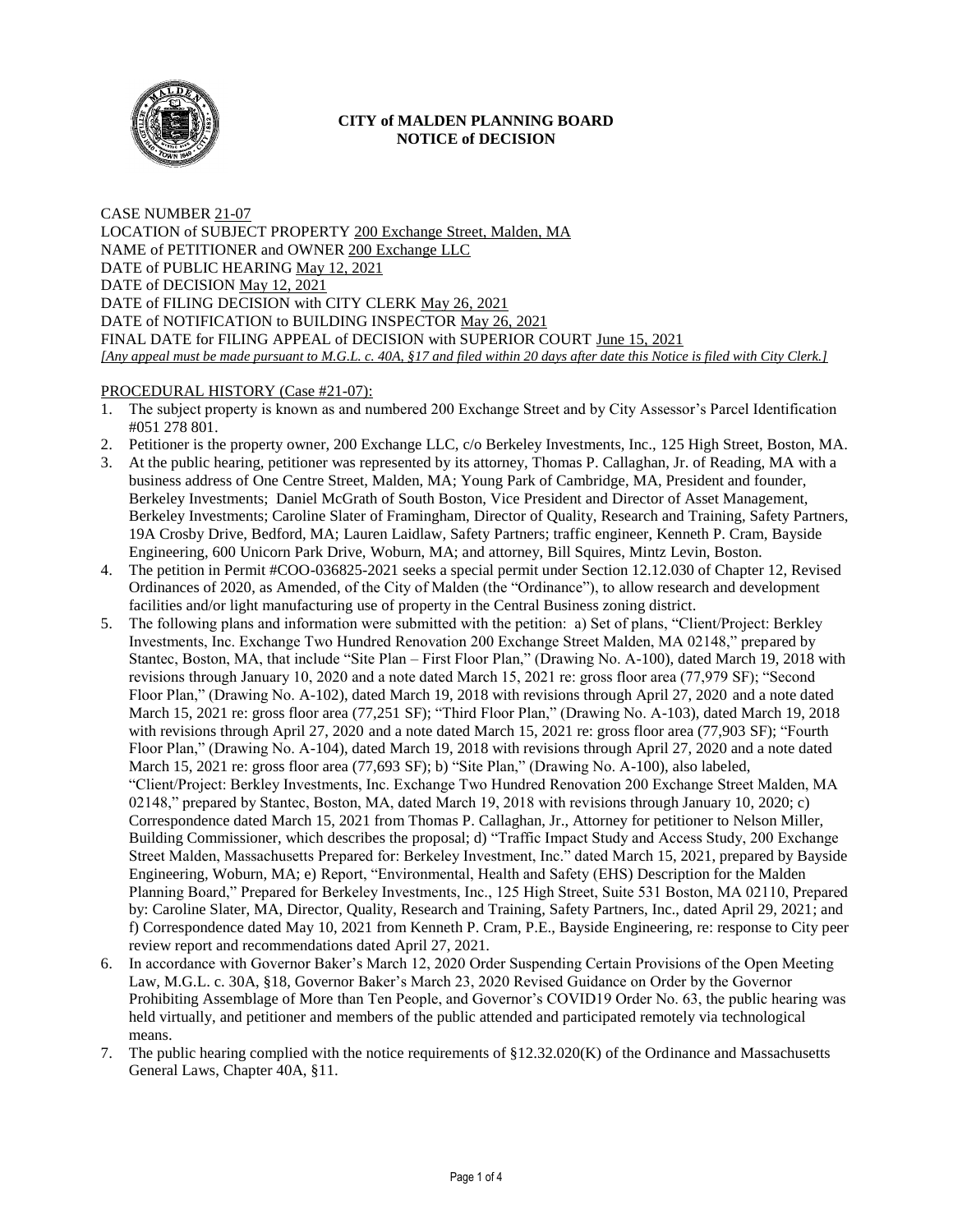FINDINGS of FACT (Case #21-07): The City of Malden Planning Board finds the following facts:

- 1. The property contains 2.39 acres or 104,170 square feet and is located at the northeastern corner of the intersection of Route 60/Centre Street and Commercial Street, comprising the majority of the block bound by Route 60/Centre Street, Commercial, Exchange and Jackson Streets.
- 2. The property is the site of a vacant four-story building with an approximate total gross floor area of 324,000 square feet.
- 3. Under the proposal, the majority of the first floor and all of floors two through four, containing a total of 283,853 square feet, may be used for research & development and/or light manufacturing, with tenants to be determined.
- 4. Also proposed on the first floor are three restaurants, with an approximate total 14,858 square feet, currently under construction or in permitting stages, namely, a coffee shop of 2,558 square feet, restaurant of 5,820 square feet and restaurant of 6,470 square feet; and other retail services of 8,700 to 12,075 square feet, tenants to be determined.
- 5. The proposed floor plans depict only restrooms, stairwells, elevators and utility rooms on all floors; and also on the first floor, additional utility rooms, such as switchgear room, maintenance shop, building office; loading docks; the three restaurant spaces and one unlabeled space on the Exchange Street side.
- 6. The property is located in the Central Business zoning district.
- 7. The original and most recent use of the property as a banking operations center is classified as general offices use, which is allowed by right in this district, per §12.12.030 of the Ordinance.
- 8. The proposed research & development use and light manufacturing use may be allowed by special permit in this district, per §12.12.030 of the Ordinance.
- 9. The proposed restaurant and retail services uses are allowed by right in this district, per §12.12.030 of the Ordinance.
- 10. The direct abutters to the east are an offsite parking facility, the public/municipal Jackson Street Garage; a daycare center; and general offices of the City Parking Department; to the south, on the other side of Route 60/Centre Street, a public utility corporation, the offices and contractor's yard of National Grid; a motor vehicle repair shop and a supermarket; to the west, on the other side of Commercial Street, the Malden Center MBTA & Commuter Rail station with regional bus hub; to the southwest, across the intersection, a bank with drive-thru; and to the north, on the other side of Exchange Street, a multifamily residential development with business uses on the first floor, including restaurants, retail services and other retail to be determined.
- 11. Surrounding land uses are multifamily residential dwellings; institutional and municipal uses, namely, MacDonald Stadium and City Hall; and various businesses, such as, dental offices, coffee/tea shops, bank offices and restaurants.
- 12. The Industrial 2 zoning district begins to the south of the property, on the other side of Route 60/Centre Street.
- 13. As modified by the conditions of the special permit, the proposed research and development use and the proposed light manufacturing use are not in in conflict with surrounding land uses.
- 14. The proposed research and development use and light manufacturing use may not be compatible with, and may be in conflict with, various other uses which may occupy the building in the future and which are allowed by right in the Central Business zoning district, per §12.12.030 of the Ordinance, such as, daycare center, non-profit school, religious facilities, and artist live/work space.
- 15. As defined by §12.32.060 of the Ordinance, Light Manufacturing is "fabrication, assembly, processing or packaging operations employing only electric or other substantially noiseless and inoffensive motor power, utilizing hand labor or quiet machinery and processes, specifically excluding any Marijuana Establishment and Marijuana Product Manufacturer, but subject, however to the following conditions: any light manufacturing business, the conduct of which may be detrimental to the health, safety or welfare of persons working in or living near the proposed location of such manufacturing, including, without limiting the generality of the foregoing, special danger of fire or explosion, pollution of waterway, corrosive or toxic fumes, gas, smoke, soot, dust or foul odors and offensive noise and vibrations is EXPRESSLY PROHIBITED."
- 16. As defined by §12.32.060 of the Ordinance, Research and Development Facilities are "facilities including but not limited to laboratories which engage in research, experimental and testing activities, and product development, including but not limited to the fields of biology, biotechnology, chemistry, electronics, engineering, geology, medicine and physics, specifically excluding any Marijuana Establishment, Independent Marijuana Testing Laboratory and Marijuana Research Facility. Some test production may be included, but the primary function is research."
- 17. As previously occupied for general offices, the property complies with applicable dimensional controls for the Central Business zoning district, and the proposed research and development use and light manufacturing use do not create any violations, per §12.16.030 of the Ordinance.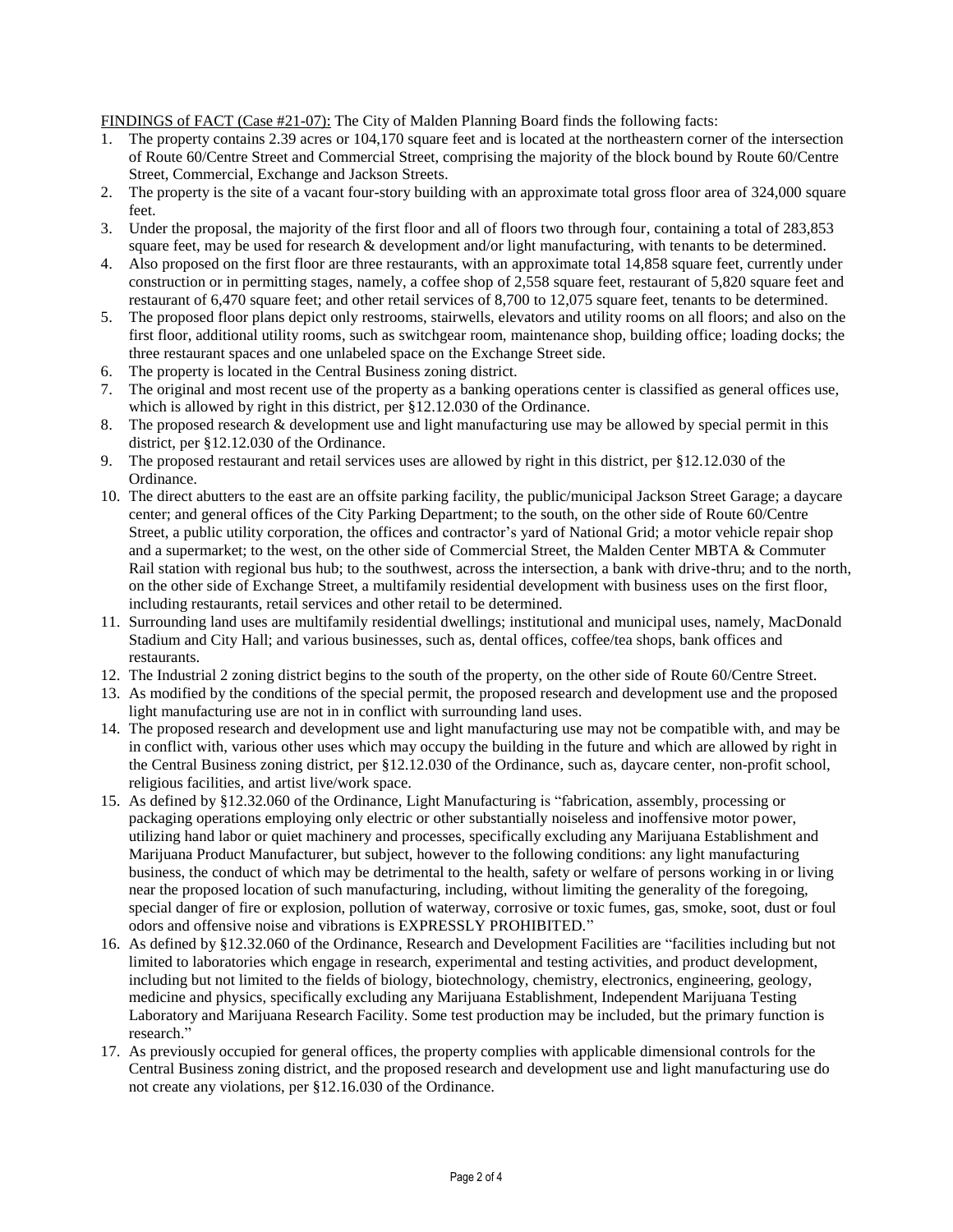- 18. The proposed research and development use and light manufacturing use require no parking and do not have to conform to offstreet parking requirements, which include landscaping requirements, in accordance with regulations applicable to the Central Business district, per §12.20.020.H of the Ordinance.
- 19. There is a paved driveway area on the property, located along the eastern (rear) side of the building, that runs between Exchange Street and Route 60/Centre Street, with curb-cuts at each end, and faded pavement markings for a Fire Lane; at the northern end of the driveway is a curbed area surrounded by bollards that contains transformers; and this driveway provides access to five garage doors near the southeastern corner of the building, labeled on the site plan, "Loading Docks;" with posted signage, "Back In Only" and "No Parking-Tow Away Zone," and marked, "13'9;" two garage doors near the northeastern corner of the building, with posted signage, "Back In Only" and marked, "12" and nearby signage posted on the building, "Deliveries and Service Entrance;" two pedestrian doors, one underneath and one nearby signage posted on the building, "Deliveries and Service Entrance;" and a pedestrian door marked, "Fire Exit Do Not Block."
- 20. Trash removal and deliveries for tenants will be through the loading docks at the rear of the building.
- 21. Petitioner expects a one-way traffic circulation pattern for the driveway, with vehicles entering from Exchange Street and exiting onto Centre Street/Route 60.
- 22. Petitioner is willing to work with the City to resolve any traffic issues with use of the driveway.
- 23. The site plan depicts no parking on-site; signage posted on the building facing the driveway indicates, "20 Minute Parking Only;" and during renovations, construction vehicles have been parking in the driveway.
- 24. Pursuant to a lease agreement with the Malden Redevelopment Authority, up to 300 parking spaces in the Jackson Street Garage will be allocated for use by 200 Exchange Street.
- 25. The City's peer review of petitioner's traffic study is described in correspondence dated April 27, 2021 from Kenneth Petraglia, P.E., P.T.O.E. and recommends the following traffic and safety mitigation: traffic signs - update traffic control and parking signs that are missing or damaged within the study area; pavement markings – restripe lane delineations, painted arrows, shoulders and markings within the study area; pedestrian activity – since it is likely that this project will result in significant pedestrian activity during peak periods, install a bold crosswalk to shelter pedestrians walking between the proposed site and other generators, including the following corridors: Centre Street – including Commercial Street, Jackson Street, and Main Street, Exchange Street – including Commercial Street, Jackson Street, and Main Street, Pleasant Street - Commercial Street; and coordinate project staging with City roadway construction currently underway throughout the downtown.
- 26. To date, petitioner has replaced all sidewalks around the property and contributed \$250,000.00 to the Malden Redevelopment Authority to be used for improvements to the Jackson Street Garage; and petitioner commits to contribute funds toward traffic and safety improvements identified by the City.
- 27. Petitioner intends to implement a Traffic Demand Management program and its property management staff will include a transportation coordinator for programs to incentivize transportation alternatives to driving.
- 28. As modified by the conditions of the special permit, the traffic and traffic patterns generated by the proposed uses will not adversely impact any of the surrounding streets or create a traffic or safety hazard.
- 29. According to petitioner, the research and development facilities tenants will likely be from the "life sciences" sectors and biotechnology industries, however, will only have laboratories categorized by the Centers for Disease Control as Biosafety Levels 1 and 2, which have lower levels of safety concerns, and will exclude those categorized as Biosafety Levels 3 and 4, which require higher safety precautions.
- 30. According to petitioner, there will be no on-site human trials or live animal testing, except for rodents.
- 31. Petitioner's consultant, Safety Partners, will be available to work with tenants of the building, and each individual tenant will implement its own customized environmental health and safety program.
- 32. According to petitioner, potential light manufacturing tenants will focus on testing, fabrication and assembly of products, such as robotics, battery technology, aerospace and medical devices.
- 33. The property and building meet space demands in the market and area for research and development facilities and light manufacturing businesses, given the property's location in the region and proximity to public transit, and the particular features of the building, such as ceiling heights, large floors, floor load capacity and ample loading area.
- 34. Since acquiring the property in 2016, petitioner has renovated the interior of the building, replaced all mechanical systems and added amenities, including common areas, a bicycle storage room, fitness facilities and a "transit screen" in the lobby; and upgraded the exterior with the installation of glass façades, windows and landscaping.
- 35. Tenants may require specialized space designs and other improvements, such as enhanced mechanical systems.
- 36. As modified by the conditions of the special permit, modifications of the proposed floor plans will be allowed; modifications of the floor plans must comply with the Building Code.
- 37. According to petitioner, the building will have a pH neutralization system for materials discharged into the public wastewater system, and the property must comply with regulations of the Massachusetts Water Resource Authority.